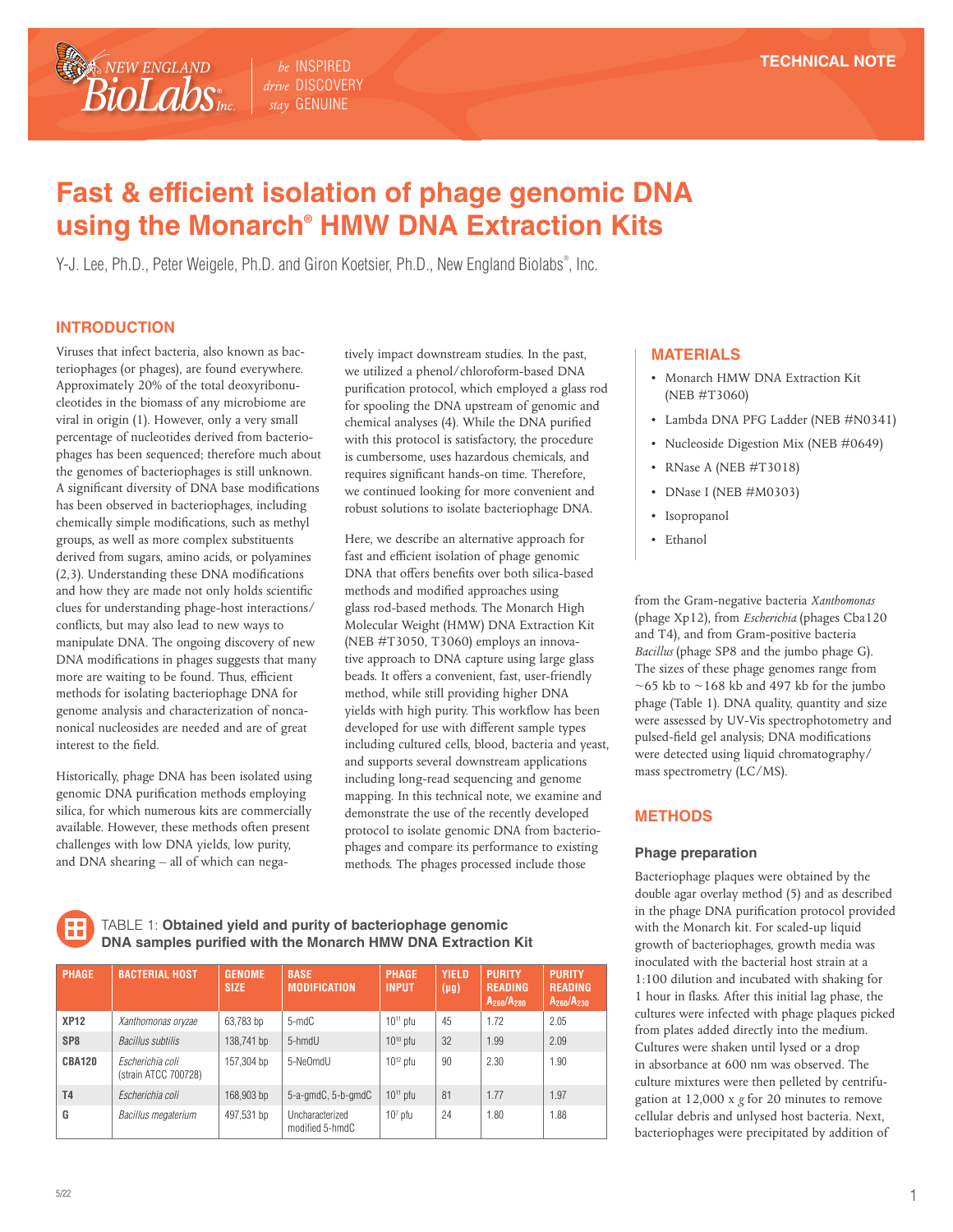polyethylene glycol (average molecular weight 8,000 Da – PEG8000), 1 M NaCl and incubation at 4°C, for hours to overnight. Precipitated phages were collected by centrifugation at 12,000 x *g* for 10 minutes and resuspended in a phage resuspension buffer composed of 50 mM Tris-HCl pH 7.5 buffer, 10 mM  $MgCl<sub>2</sub>$ , and 100 mM NaCl. Resuspended phages were treated with 5  $\mu$ g/ml RNase A (NEB #T3018) and 10 µg/ml DNase I (NEB #M0303) for 1 hour at room temperature to degrade host nucleic acids before the following DNA extraction.

#### **DNA extraction using Monarch HMW DNA Extraction Kits**

The Monarch HMW DNA Extraction Kit for Tissue was used to isolate bacteriophage genomic DNA following the provided protocol for bacteriophage DNA purification. Briefly, the bacteriophage lysate was concentrated as previously described using polyethylene glycol 8000 (PEG-8000) and sodium chloride solution (10% PEG8000 and 1 M NaCl final concentration) followed by centrifugation and resuspension in 300 µl of a buffer composed of 5 mM  $MgSO<sub>4</sub>$  in water. The concentrated phage solution was then lysed using 300 µl of HMW gDNA Tissue Lysis Buffer and 20 µl of Proteinase K for 45 minutes at 56°C in a thermal mixer with agitation set at 300 rpm. After lysis, 300 µl Protein Separation Solution was added, gently mixed, and centrifuged at 16,000 x *g* for 10 minutes to partition proteins from phage genomic DNA, resulting in an aqueous top layer and hydrophobic bottom layer containing residual protein. Two DNA capture beads were added to the transferred aqueous layer and the DNA precipitation was initiated by the addition of 550 µl of isopropanol. After 25 slow and gentle manual inversions, the DNA was bound to the beads. The supernatant was removed by careful pipetting and the bead-bound DNA was washed twice with 500 µl gDNA Wash Buffer. After pouring the beads into the provided retainer, residual alcohol from the wash buffer was efficiently removed by a pulse spin in a benchtop minifuge. To elute the DNA, the beads with the DNA were immediately transferred to 100 µl of gDNA Elution Buffer II and samples were incubated at 56°C for 5 minutes to allow for elution of the DNA from the beads. The bead/eluate mixture was then transferred to the bead retainer sitting in a 1.5 low bind microcentrifuge tube and the beads were separated from the extracted phage gDNA by centrifugation for 1 minute at 12,000 x *g*. The purified DNA was prepared for use by warming to 50°C for 2–3 intervals of 10 minutes interspersed with occasional pipetting up and down with a P200

wide bore tip. DNA samples were stored at 4°C for short-term storage before chemical and spectroscopic analysis.

#### **DNA quantification and spectroscopic characterization**

DNA quantification and purity analysis was carried out on a NanoDrop® One microvolume spectrophotometer from Thermo Fisher Scientific® Inc and a DropSense® 16 spectrophotometer from Trinean® , now Unchained Labs® . DNA elution/resuspension buffer composed of 10 mM Tris-HCl pH 9.0 and 0.1 mM EDTA served as reference blank.

#### **Nucleoside analysis of isolated bacteriophage genomic DNA using LC/MS**

Approximately 1 μg of isolated bacteriophage DNA was treated with 1 μl of Nucleoside Digestion Mix (NEB #0649) in a 20 μl reaction volume using the supplied buffer and incubated at 37°C for at least two hours to overnight. The produced nucleosides were then subjected to liquid chromatography (LC) analysis. LC analyses were performed on an Agilent® 1290 UHPLC system equipped with a diode array detector and a single quadrupole MS detector using a reverse phase Waters® XSelect® HSS T3 XP column (100 Å pore size, 2.5 μm resin size, and bed dimensions of  $2.1 \times 100$  mm) at a flow rate of 0.6 ml/min with a binary gradient from 2% solvent A (10 mM ammonium acetate, pH 4.5) to 100% B (methanol) and the effluent monitored by UV absorbance at 260 nm.

#### **Pulse-field gel electrophoresis analysis of the isolated bacteriophage genomic DNA**

Pulsed field gel electrophoresis was performed on the Bio-Rad® CHEF-DR®III System. Approximately 150 ng of each isolated bacteriophage DNA was separated on a 1% agarose gel in 0.5X

TBE buffer with power supply setting of switch times 0.5–94 seconds, 6 V/cm, 120° angle at 14°C for 20 hours. The gel was then stained with 1  $\mu$ g/ml ethidium bromide in TBE buffer at dark for 1 hour. Followed by destaining in water for 0.5 hour, the gel was documented using an AlphaImager® EC HP camera system irradiated at 254 nm UV light. Lambda DNA PFG Ladder (NEB #N0341) served as the sizing reference.

## **RESULTS**

#### **Effective lysis of bacteriophage capsid**

Several bacteriophages previously domesticated in the lab were chosen for testing the phage DNA purification protocol provided with the Monarch HMW DNA Extraction Kit for Tissue. Isolation and purification of the phage DNA using the provided phage protocol in the kit performed well for all phages tested. The lysis reagent effectively broke up the bacteriophage capsid resulting in the release of genomic DNA.

#### **Efficient phage DNA extraction and isolation**

For all five bacteriophages tested, the DNA capturing on the beads was straightforward. The DNA precipitated on the beads was visible for most phages but less clear for jumbo phage G due to lower phage input. Compared to the DNA extraction protocol previously established in our lab using phenol/chloroform extraction and a glass rod for DNA spooling, the hands-on time for the new protocol using the Monarch DNA Extraction kit was noticeably less (Table 2). Moreover, the overall time from the beginning of lysis to the endpoint of obtaining good quality and alcohol-free DNA for downstream analysis or sequencing is significantly shorter. The main difference in time between the preparation approaches is due to the removal of carryover ethanol. In the case of phenol/chloroform extraction, the sample is incubated overnight,

TABLE 2: **Hands-on time for bacteriophage genomic DNA purification between the phenol/chloroform-based protocol or the Monarch HMW DNA Extraction Kit**

|                                                 | <b>TIME SPENT PER STEP</b> |                                     |                                          |                                               |                              |  |  |  |
|-------------------------------------------------|----------------------------|-------------------------------------|------------------------------------------|-----------------------------------------------|------------------------------|--|--|--|
| <b>METHOD</b>                                   | <b>PHAGE LYSIS</b>         | <b>PROTEIN</b><br><b>SEPARATION</b> | <b>DNA BINDING</b><br><b>AND WASHING</b> | <b>REMOVAL OF</b><br><b>CARRYOVER ETHANOL</b> | <b>DNA</b><br><b>ELUTION</b> |  |  |  |
| Original method -<br><b>Phenol/Chloroform</b>   | $0.5 - 1$ hr.              | $20 - 30$ min.                      | $20$ min.                                | Overnight                                     | 24 hr.                       |  |  |  |
| <b>Monarch HMW</b><br><b>DNA Extraction Kit</b> | $0.5 - 1$ hr.              | $11$ min.                           | $10$ min.                                | <b>None</b>                                   | $1 - 24$ hr.                 |  |  |  |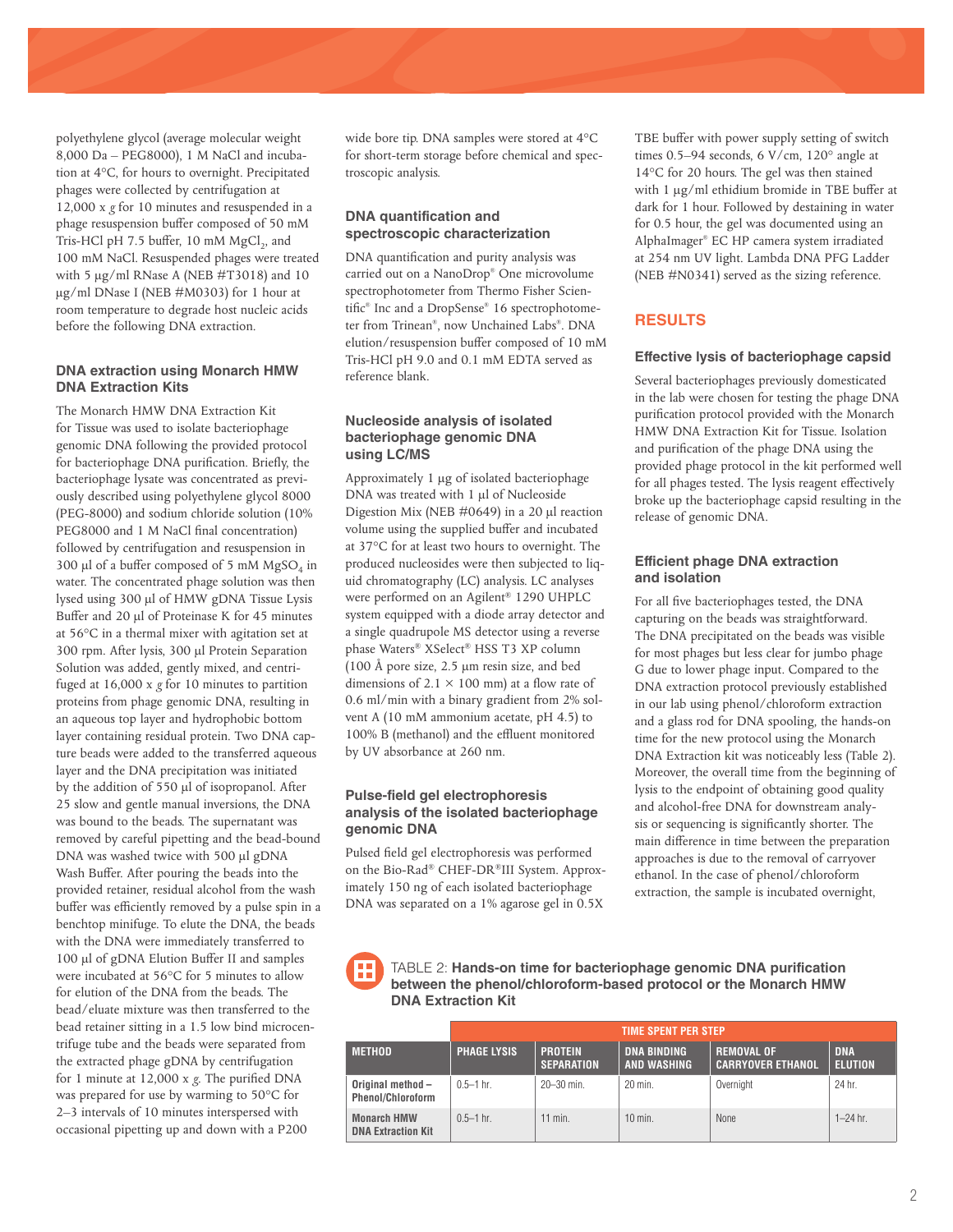while the residual alcohol is evaporated gradually from the spooled DNA. In contrast, using the Monarch kit, the residual ethanol from the wash buffer is efficiently removed via a quick pulse spin in a benchtop minifuge.

#### **Highly-pure DNA isolated from bacteriophages with minimal RNA and other contaminants**

Purified bacteriophage DNA was assayed via UV-Vis spectrophotometric analysis. The collected spectra (Figure 1B) all appeared very clean – a typical nucleic acid UV absorbance profile with the characteristic peak at 260 nm was observed, and no other absorbance signal was observed. The spectrophotometric readings were used to determine the DNA concentration and the purity ratios  $(A_{260}/A_{280})$  and  $A_{260}/A_{230}$ . The purity level of the extracted DNA is generally good and falls in the higher range or close to the quality threshold. For  $A_{260}/A_{280}$  ratios, the readings are within the range between 1.7 – 2.3, indicating either minimal protein carryover (values <1.8) or RNA contamination (values >1.9) (6). However, it is possible that the unusual nucleoside content of the phage DNA results in minimal changes in the UV-vis spectrum and hence could explain the atypical  $A_{260}/A_{280}$  values.

For  $A_{260}/A_{230}$  ratios, which is generally considered to be the more sensitive purity indicator, the readings fall between 1.88–2.05 range, in which DNA is generally considered to be pure (6).

Ultra-high-performance liquid chromatography (UHPLC)-based analysis was used to investigate the nucleotide chemical composition of the purified bacteriophage DNA. The isolated phage genomic DNA was digested to nucleosides using the blend of nucleases and phosphatases and then the mixture of nucleosides was subjected to the UHPLC separation and detection. LC traces of each bacteriophage DNA purified are shown in Figure 1A. The results indicate that all phage genomic DNA purified was of high purity. The baseline of each LC trace is almost flat and no undesirable non-2´-deoxynucleoside species, such as ribonucleosides from RNA carryover or small molecule carryover from the extraction kit, were observed. This also confirms that the higher than usual  $A_{260}/A_{280}$  purity ratios observed in some samples were likely to be caused by specific FIGURE 1: **Bacteriophage DNA purified with the Monarch HMW DNA Extraction Kit is of high purity and performs well in downstream applications**

A. 1 µg of purified bacteriophage DNA was digested to nucleosides using the Nucleoside Digestion Mix (NEB #M0649) and the mixture was subjected to UHPLC-MS analysis. LC traces are shown for each phage. Peaks of all nucleotides are marked in the figure. Traces show no RNA peaks or any other contamination signals

B. All purified phage DNAs were examined spectrophotometrically for quality and quantity. UV absorbance spectra are shown for each phage DNA next to the LC traces.



absorbance properties of the individual nucleosides, rather than by RNA contamination, as discussed before.

The five selected bacteriophages are expected to have modified nucleotides present in their DNA, i.e., 5-methyl-2´-deoxycitide (5-mdC) for phage XP12, 5-hydroxymethyl-2´-deoxyuridine (5-hmdU) for phage SP8, 5-(2-aminoethoxy)

methyl-2´-deoxyuridine (5-*NeO*mdU) for phage CBA120, 5- $(\alpha$ -d-glucosyl)oxymethylcytidine (5-α-gmdC) and 5-(β-d-glucosyl)oxymethylcytidine (5-β-gmdC) for phage T4, and an uncharacterized modification on cytidine for phage G. These modified nucleosides were resolved adequately as observed in the LC traces of each phage.